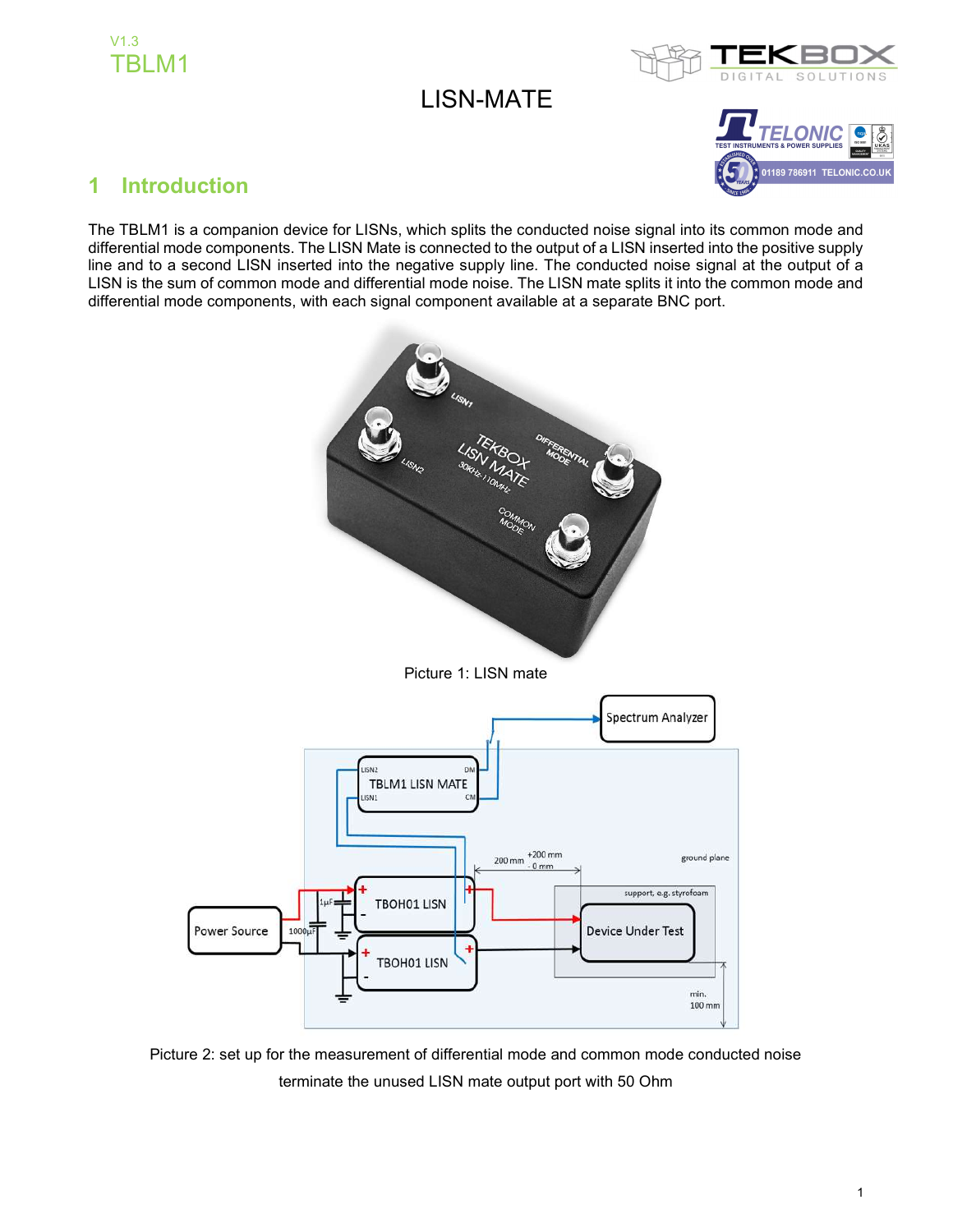### V1.3 TBLM1



# LISN-MATE

#### 2 Parameters

Frequency range: 30 kHz – 110 MHz Maximum RF level at any BNC port: 27dBm Maximum DC current at any BNC port: 30 mA

#### 2.1 Frequency response



### LISN Mate frequency response

Picture 3: frequency response

Common mode insertion loss: input signal split into two same phase components and applied to LISN1 and LISN2 port; output signal measured at common mode port

Differential mode suppression: input signal split into two same phase components and applied to LISN1 and LISN2 port; output signal measured at differential mode portDifferential mode insertion loss: input signal split into two 180° phase shift components and applied to LISN1 and LISN2 port; output signal measured at differential mode port